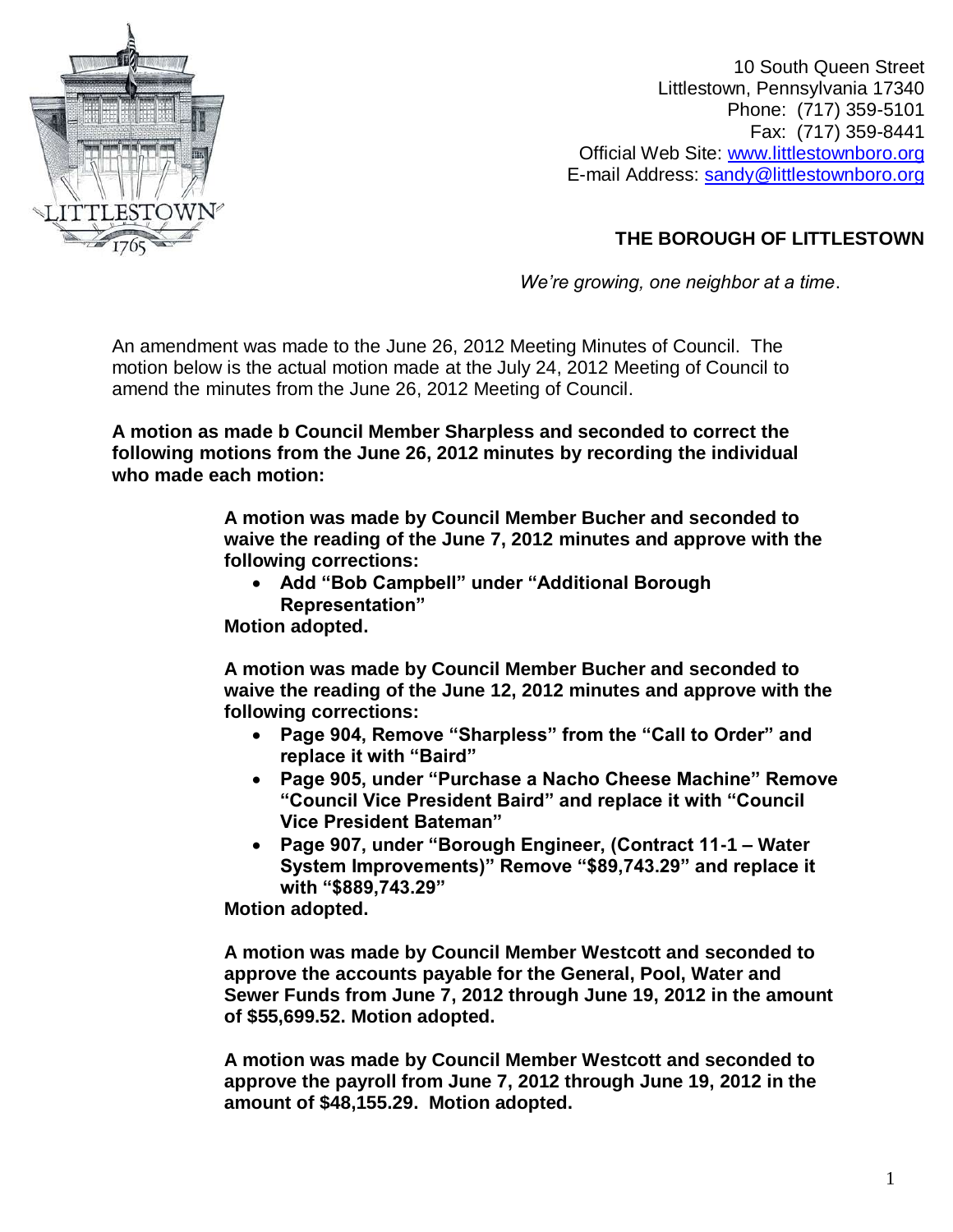**A motion was made by Council Member Westcott and seconded to approve the revenue and expenditure report for the month ending May 31. 2012.**

**A motion was made by Council Member Bucher and seconded to Accept the resignation from Borough Consultant, Jim Schumacher effective July 14, 2012. Motion adopted.**

**A motion was made by Borough Authority Member Snyder and Seconded to approve Payment No. 5 to Fayettesville Contractors for Contract 11-4 in the amount of \$113,026.11. Motion adopted.**

**A motion was made by Borough Authority Member Snyder and seconded to adjourn the meeting of the Littlestown Borough Authority. Motion adopted.**

**A motion was made by Council Member Westcott and seconded to Ratify the Borough Managers decision regarding the Parks Grant with the Boroughs cash contribution not to exceed \$38,726.50. Motion adopted.**

**A motion was made by Council Member Westcott and seconded to approve Payment No. 5 to Fayettesville Contractors for Contract 11-4 in the amount of \$113,026.11. Motion adopted.**

**A motion was made by Council Member Bucher and seconded to Approve hanging a banner to advertise information regarding Myrtle Louise Stonesifer-King contingent upon the approval of the Borough Manager and Tim Topper**. Council Vice President Bateman stated that this was non-agenda item and asked for public comment. **Motion adopted.**

**A motion was made by Council Member Sharpless and seconded to move forward with the Penn Vest option for the financing of the WWTP upgrade project. Motion adopted.**

**A motion was made by Council Member Wheeler and seconded to direct the Borough Engineer, Josh Fox to move forward with the plans for Proplant Avenue. Motion adopted.**

**A** m**otion was made by Council Member Sharpless and seconded to approve the recommendation from the Recreation Board to hire Caren Evans as an on-call employee for the Concession Stand with an hourly rate of \$7.25/hr. Motion adopted.**

**A motion was made by Council Member Sharpless and seconded to approve the recommendation from the Recreation Board to allow the Bittle Brothers and the Myrtle Louis Stonesifer-King Living Legacy Guild the usage of the Community Pool to set up a table to promote their upcoming play on July 7, 2012, July 14, 2012 and July 21, 2012**